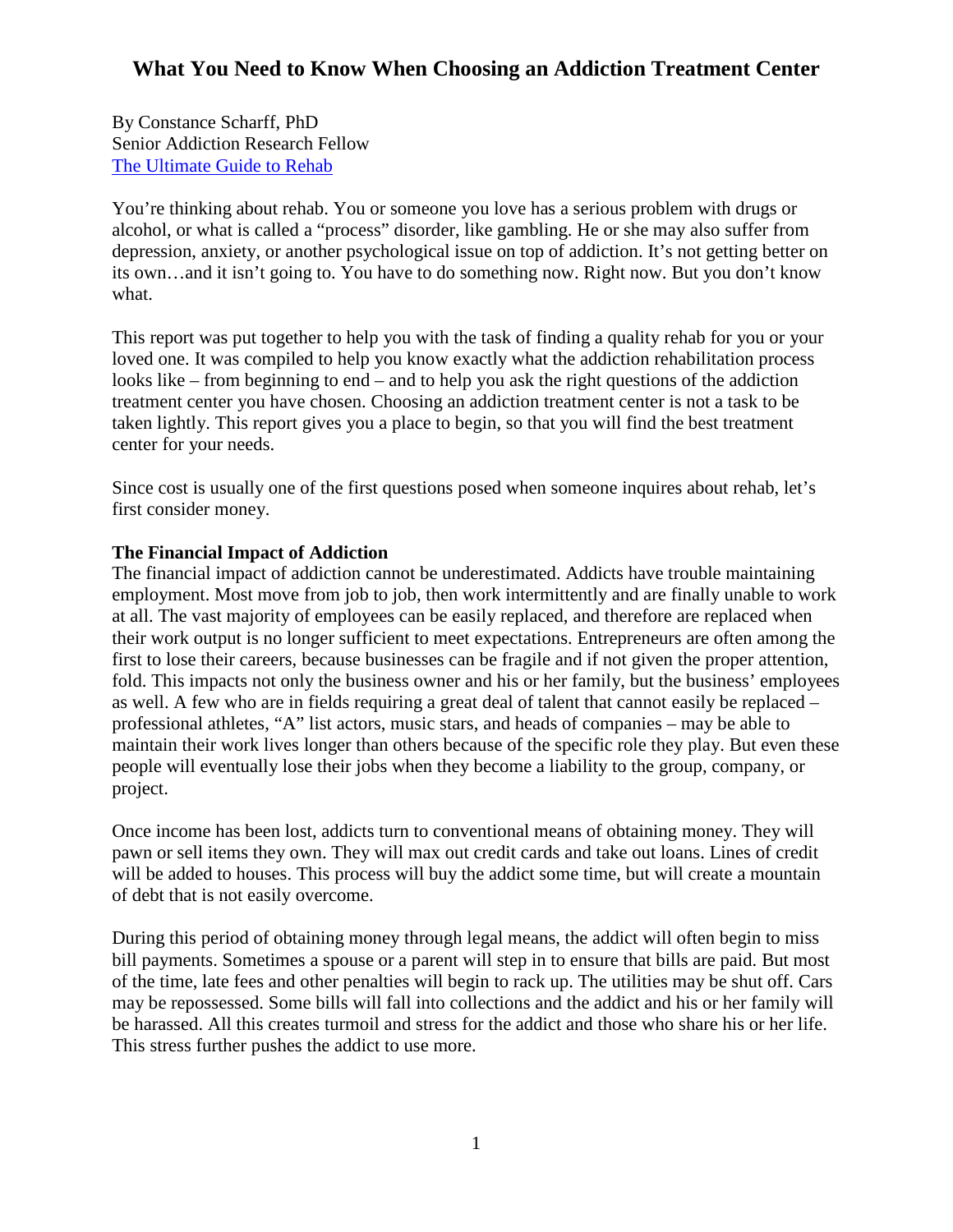Eventually, when legal means of obtaining money are exhausted, the addict will look to family and friends for "loans." These are not really loans because the addict knows that s/he will not be able to pay them back, at least in the short term. Some family members or friends will give in to the addict's demands for cash, not wanting to see the one they love end up on the street with nowhere to go. But unless the addict comes from a wealthy family, this period of being bailed out will be short lived. Families often struggle simply to take care of themselves. While they may be able to afford the living expenses of another person in addition to supporting themselves, the cost of addiction – living expenses *and* the high price of most drugs – is more than most family budgets can take. The addict will frequently find him/herself cut off before the entire extended family goes down. In those cases where s/he is not cut off financially, many family members may have to make sacrifices to keep the addict clothed, housed, and high.

At the end of the road, the addict will be forced to become involved in illegal or degrading activities in order to maintain his or her drug habit. This does not always mean homelessness. There are women who will get involved in pornography, which can pay decently, in order to survive. Others may find wealthy people to support them. Some addicts, whether they call it prostitution or not, will trade sex for drugs or money. Many will steal, first from family and friends and then from others. Some will sell drugs. Some will become identity thieves and steal in that way. This is how the cycle of going to jail or prison begins for addicts. Once this part of the cycle has begun, it is terribly difficult to stop. But when all legal opportunities to earn money are gone, illegal activities are the addict's only option.

The truth is that most addicts are broke when they are ready to seek treatment. Few will be employed and fewer still will have access to great insurance that will cover their treatment. Families may or may not be financially exhausted by the time the addict is ready to seek treatment. Not only has addiction destroyed an individual or family's financial stability, this financial ruin can impact the quality and duration of treatment available to the addict.

#### **The Cost of Rehab**

Sticker shock is the first response most people have to addiction treatment services. Mid-price treatment centers run around \$30,000 per month and many in that range are not-for-profit. High end or luxury treatment centers are more expensive and can easily cost \$60,000 per month or more. Keep in mind too that it is a myth that treatment should run 28-30 days. This was a designation created by insurance companies, not addiction treatment professionals, psychologists, or physicians. To get a real grasp on recovery, in the best case scenario, most people require longer-term treatment, with 90-120 days of residential treatment followed by a comprehensive aftercare program. In reality, to give yourself or your loved one a solid foundation in recovery, expect to spend between \$100,000 and \$250,000 in the first year, assuming insurance covers none of the treatment costs.

Take a moment and breathe. Now that you've pulled yourself off the floor, think about what you are undertaking. If your loved one had heart disease or cancer and required specialized treatment, you would expect to receive medical bills to go along with the treatment. Addiction is no different. To get out of paying for quality addiction treatment, many insurers require addicts to "fail out" of outpatient treatment before higher levels of care will be covered. The problem with this is that those who "fail" frequently do so by overdosing and dying. Can you imagine what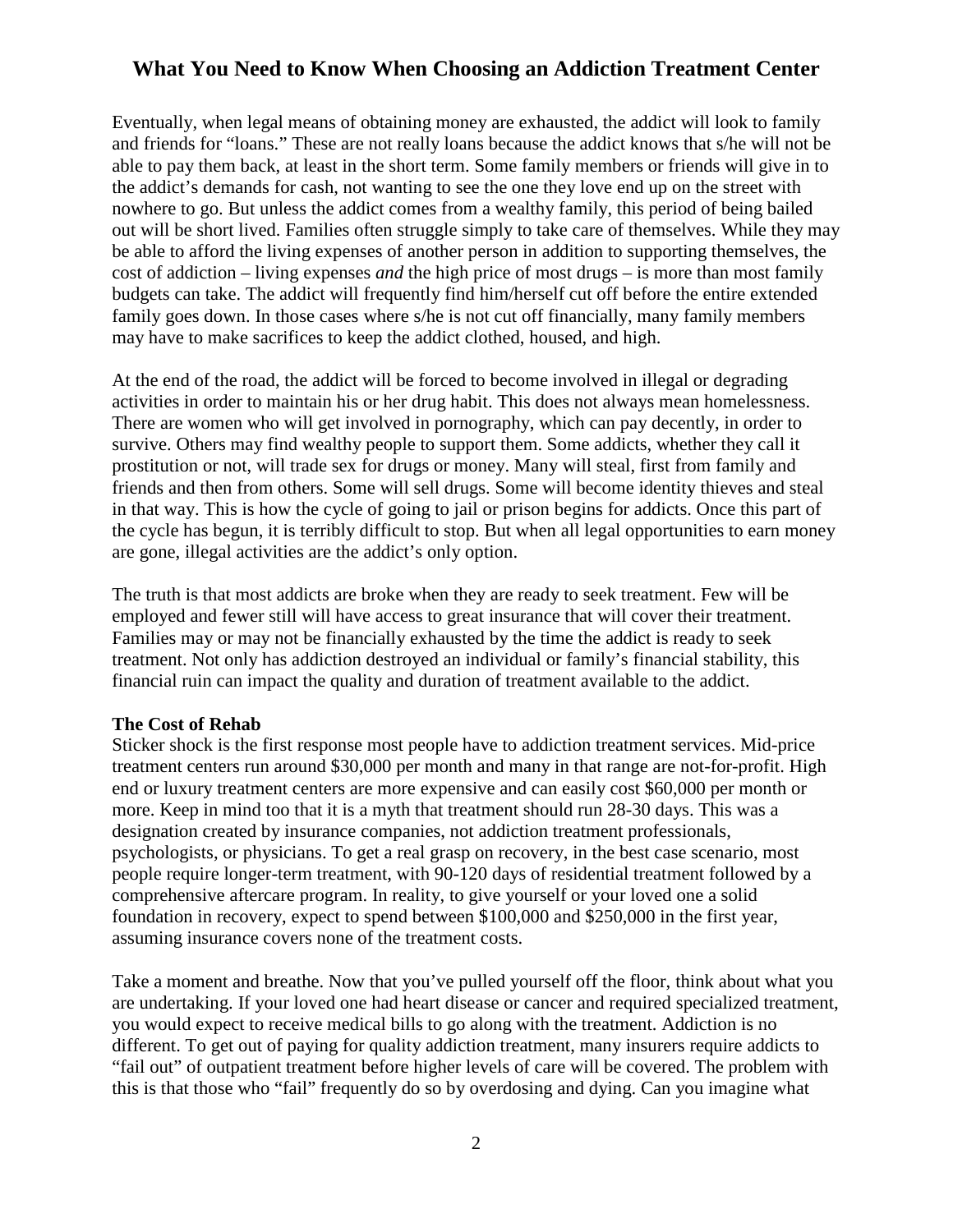you would say if your insurance company required that your loved one with cancer "fail" a treatment known to have a very low success rate before providing a treatment with a higher success rate…all the while the cancer is growing and progressing? This is one of the hidden financial repercussions of addiction. Treatment costs money, and the family, just as it paid for the addict's addiction, will need to find a way to pay for his or her recovery.

#### **What to Look for in a Residential Addiction Treatment Facility**

It is estimated that people spend more time researching what kind of new car they want to buy than they do researching which addiction treatment center they will send their loved one to. This may be due in part to not knowing what to look for in an addiction treatment facility.

The most important aspect of an addiction treatment facility to consider is its treatment protocol. Inexpensive or high-end, *the best treatment facilities offer evidence-based treatment protocols*.

Evidence-based treatment means that research has been done into the various therapies the treatment center uses. The research has usually been done at universities and published in peerreviewed journals. These therapies are then used by treatment centers. These are therapies that are proven by outside sources to be effective at helping people maintain their sobriety. Evidencebased treatments are generally used in low-cost treatment facilities that rely on grants and donations to keep their doors open and in a handful of high-end treatment facilities.

Be wary of treatment centers that do not track or do not give their long-term success rates. Some treatment centers make a business of repeat clients. They promise results in 30 days and keep patients coming back for 30 day stints at every relapse. This is not recovery. You want to send your loved one to a treatment center with a proven success rate, a treatment center that wants you or your loved one to get a solid grasp on recovery the first time, then free the bed up for someone else. There are enough addicts in this world that no treatment center needs to rely on repeat business to keep its doors open.

Be careful when considering treatment centers that are 12-step based or that use "medical" or "pharmaceutical" recovery tools. 12-step programs are no longer the gold standard in addiction treatment. They are also free and widely available outside of addiction treatment centers. 12-step programs are wonderful as part of recovery support and provide an invaluable system of friendship and accountability for those who use them. But as a primary or sole place to get sober, they are estimated to have a poor long term success rate. It is believed that at one year, only 8-13 percent of those who have tried to use 12-step programs as their primary treatment are still sober. Evidence-based treatment programs are significantly more successful.

Pharmaceutical or medical recovery programs avail themselves of the long-term use of drugs like methadone, Suboxone, and Subutex. Essentially, these treatment programs just switch the addict from one type of addiction to another, without giving them the tools to get completely sober. Some physicians, insurers, and of course pharmaceutical companies like this type of "treatment" to "manage" addiction, but it fails to recognize and encourage the addict's willingness to live a completely drug free life. Recovery is about living the life of your dreams, not a half-baked, halfdrugged life. Certainly these medications have some value, but for anyone with a desire to truly experience life, drug dependency needs to end.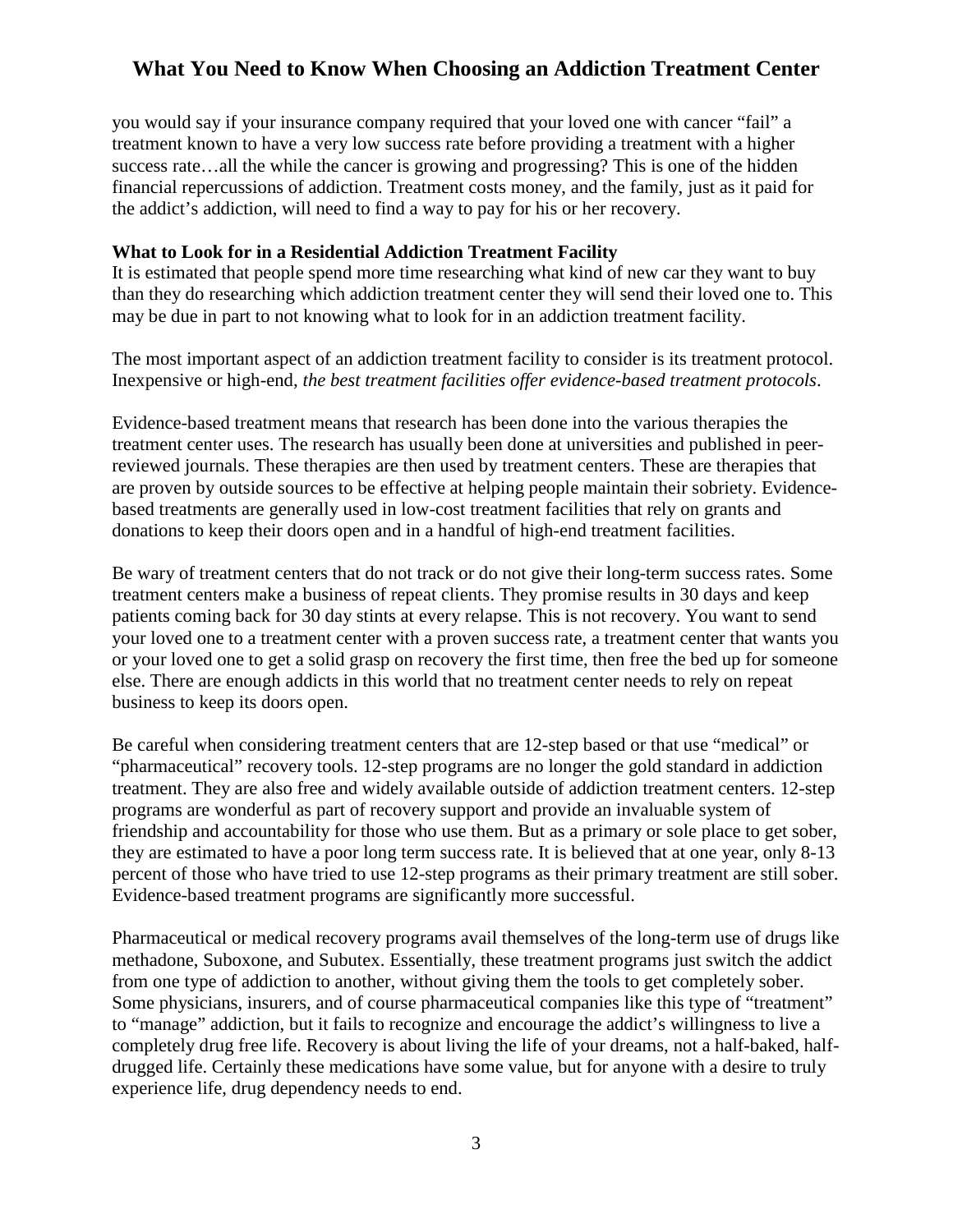Treatment programs that are highly individualized are preferable to those that are not. It is commonly accepted that quality treatment involves helping the addict find and heal from the underlying causes of addiction. This is generally some sort of deep-seated emotional or spiritual pain. Treatment protocols that shuffle a person between groups throughout the day are relatively inexpensive for treatment centers to run, but do not give the addict the resources to look at his/her very personal and individual problems. Daily or near-daily one-on-one psychotherapy and access to a personalized treatment plan is optimal. This does not mean that groups are bad. All treatment centers provide some group therapy and these groups are an important part of the recovery process. The best treatment is a combination of these modalities and a focus on your or your loved one's individual needs.

Finally, look for treatment facilities that are non-punitive. It's easy to be angry with your loved one for being an addict. But addicts already feel incredibly low about themselves. They don't benefit from being in facilities that confiscate their telephones, restrict their access to the internet, or force round after round of chores. Those are punitive measures that serve only to belittle the addict. These practices are demeaning and play no role in treatment. If you want to leave treatment, you will do so whether you have access to your cell phone or not. If your loved one doesn't know to make his/her bed in the morning, s/he can learn to do that for free from a sponsor in a 12-step program. Treatment should be a time to make a commitment to focus on the underlying causes of addiction. Let the treatment center staff keep the bathrooms clean while you or your family member spend every minute in treatment getting better.

#### **What to Expect in Rehab**

If you find a quality rehab – and there are quality residential treatment centers in every price range – you will be warmly greeted by people who genuinely care about you. They won't know you or your loved one yet, but they do understand the suffering every addict endures and they want that to end. They know what transformed lives look like. They want that for you and the ones you love.

Addiction treatment is certainly work, but it is much, much easier than the life of active addiction; in many ways, treatment won't feel like work at all. Though addiction treatment is emotionally draining, waking up every day in a safe, comfortable room, being provided with delicious, nutritious meals, and being helped to face and move beyond the most difficult experiences of your life will most of the time feel like a relief. Drug seeking is hard. Blowing up and regretting the damage caused in relationships is hard. Dodging all the people you've harmed in your addiction is hard. Seeing the disappointment in your parents' or children's eyes is hard. By comparison, addiction recovery is easy; it is an opportunity to set right the wrongs in your life. You will find time to begin to rebuild family relationships and the self-esteem that will allow you to re-engage in life – on personal and professional levels. If you have trouble with the law or with creditors, you will be able to make plans and have support in meeting those challenges head on. The treatment center staff will be your support through the entire process.

Day by day, your time will be filled with healthful activities. You will awaken at a particular time to engage in many different activities: meditation, exercise, psychotherapy, 12-step meetings, yoga, group therapy, and other complementary therapies. With your personal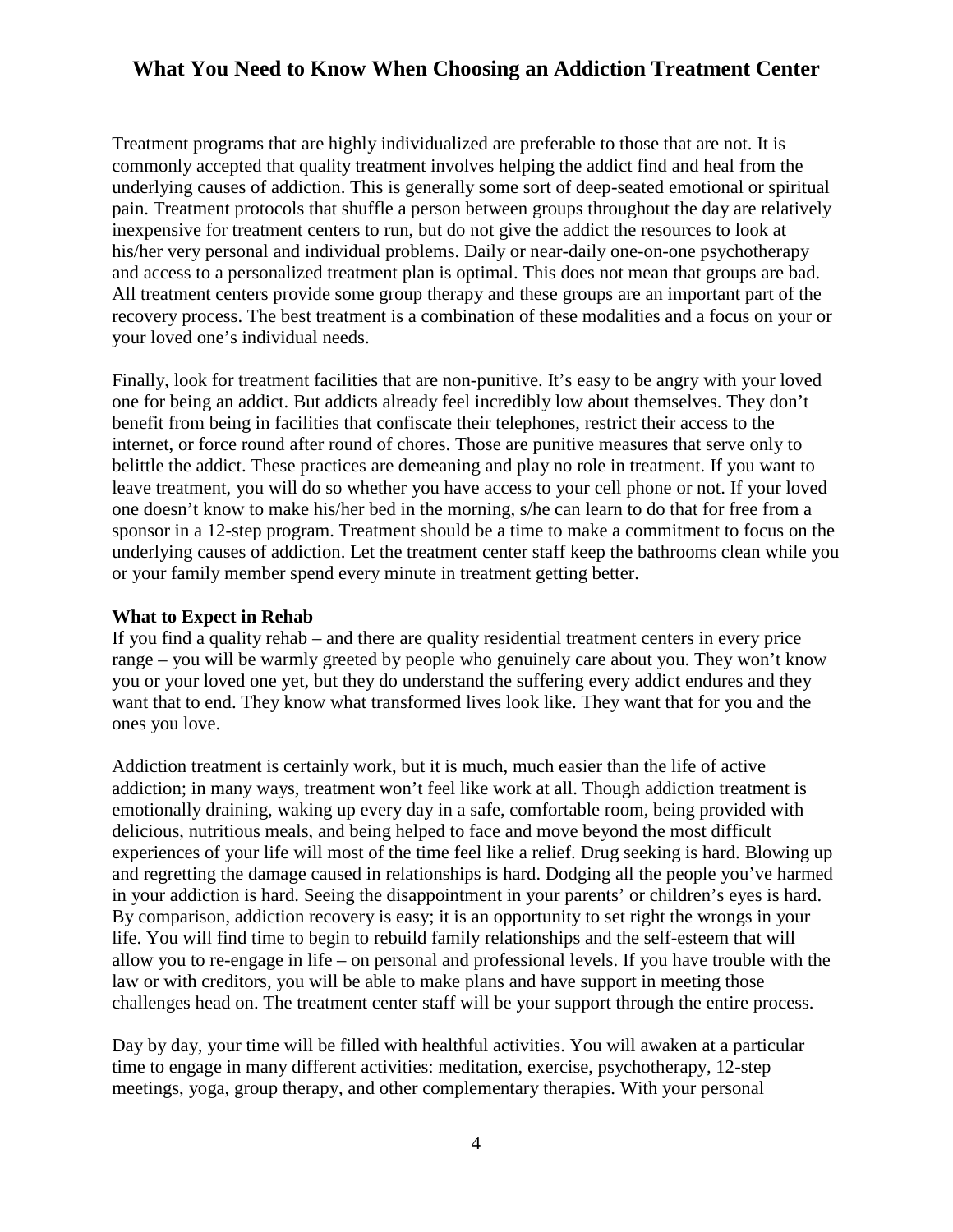psychotherapist, you will engage in the deeply personal work of figuring out why you began using in the first place and repair those old wounds. You will also reach out, when appropriate, to your family, so that healing those relationships can begin. You will have time for personal reflection, for journaling, for stress-relief practices like art or massage (if your treatment center offers it) and recreation. And you will find camaraderie. You will get to know the people who are in treatment with you and odds are, you'll begin to care about a few of them as they will begin to care about you. You may attend 12-step meetings where you will also develop relationships. These friendships can play an important role in helping you stay sober. Everything you do in a day at the treatment center will be designed to help you build and maintain your recovery. That's what quality treatment is all about.

There will be times in treatment when you will want to quit. You will have uncomfortable feelings that will make you want to return to drinking, using, or acting out in general. You may be tempted to form inappropriate sexual relationships into which you can escape instead of doing the work of putting your life in order. This happens to almost everyone. Addiction treatment is fraught with challenges. Do not be discouraged. The staff at the treatment center will be available to help you through these difficulties. The important thing is to recognize that these feelings are normal and you will get through them. Addicts don't know how to deal with discomfort. Part of the recovery process is learning to live through normal emotional fluctuations and challenges without having to use. These feelings too shall pass. Your treatment team will help you.

#### **Withdrawal Need Not Be Frightening**

One aspect of recovery that tragically keeps many addicts from attempting to get sober at all is detox. All addicts have had a taste of withdrawal symptoms. They are horrific and terrifying. Whether it's the shakes, nausea, hot or cold flashes, or arguably the worst of all – experiencing emotions – no one wants to experience withdrawal. But this need not be a concern any longer. Almost every treatment center now uses medically supervised detoxification for all patients.

Withdrawal is what occurs when the body detoxifies from a substance that has been abused. Depending on what drugs were used, how long, and in what dosages, the symptoms and severity of detox can vary. What does not vary is an addict's fear of detox. S/he "knows" it will hurt and wants no part of it. It is these withdrawal symptoms themselves that are part of the addict's trigger to use drugs again. Every addict knows to take another hit or drink before s/he starts to feel the first twinge of withdrawal symptoms.

In the past, addicts just had to "sweat it out." We've heard horror stories of alcoholics with the shakes or delirium tremens being locked up in psych wards. That may have happened in the 1930s, but addiction treatment has advanced considerably since then. The standard practice is for medical doctors to use a combination of pharmaceuticals to support a safe, pain-free detoxification from drugs. Some addicts can be put to sleep for the worst of the detox symptoms. Others will remain awake, but kept relatively comfortable with pharmaceutical assistance. Medical doctors will administer a variety of drugs to ease all physical and psychological withdrawal symptoms. Addicts will be monitored to avoid problems, like seizure, whenever possible. The level of discomfort to be expected should be no more than experiencing a mild flu.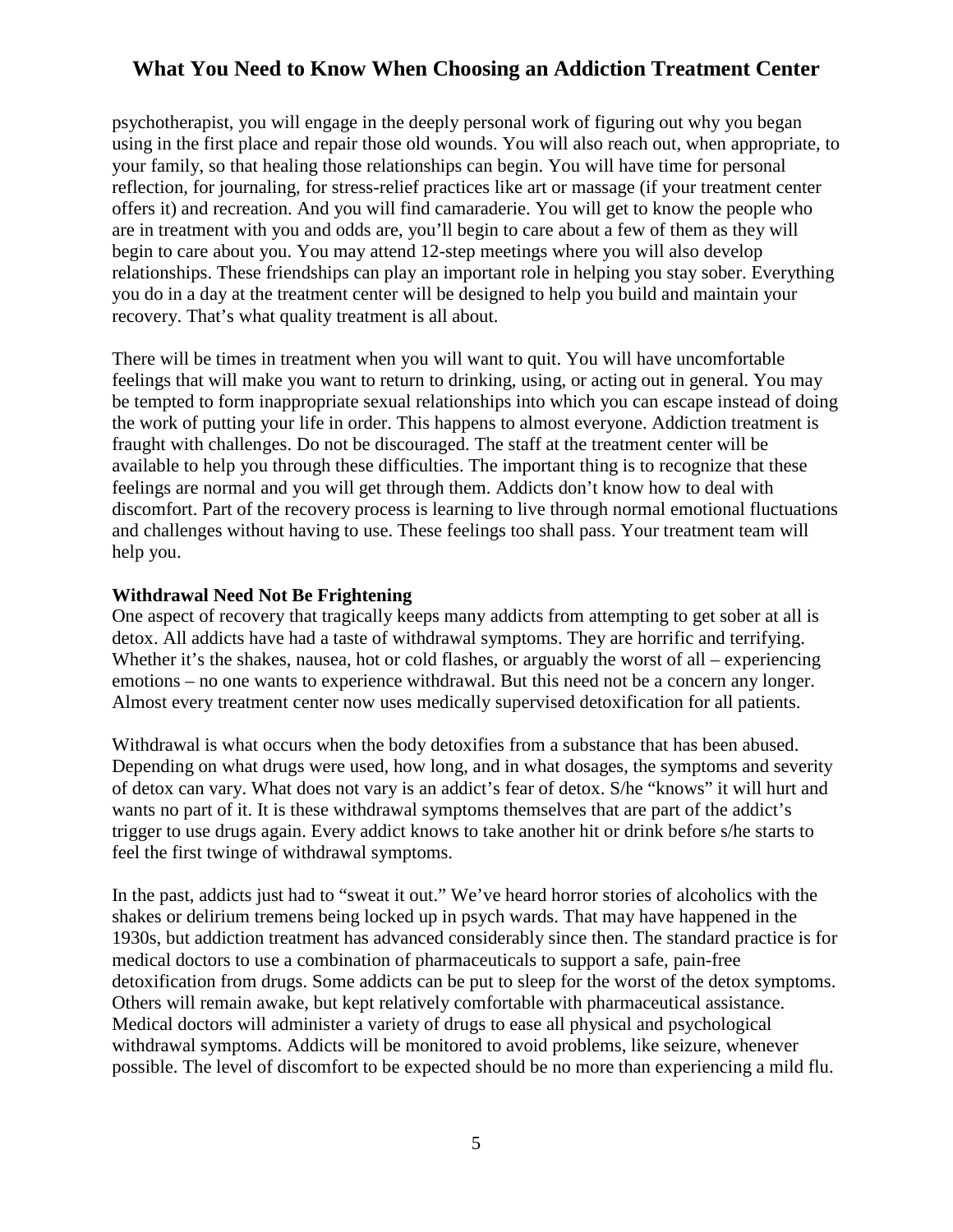Diarrhea, constipation, anxiety, sleeplessness, muscle aches, nausea - all the typical symptoms to be expected can be comforted and diminished if not avoided during the detox period.

Why do treatment centers use medical detox? Not only is it humane, but it also gets and keeps addicts in treatment. Why would an addict come to treatment and stay if s/he had to experience horrifying withdrawal symptoms? That's exactly the kind of experience that would send an addict back to using. Few can go through unassisted withdrawal without breaking and in some cases, such as from alcohol, withdrawal can be deadly if not medically supervised. Rehabs want addicts to succeed. In order to get to the heart of the addict's problem, the treatment center must get the addict through withdrawal as comfortably as possible, to give him/her the strength and courage to make the changes necessary to lead a sober, meaningful life. The physicians who specialize in detoxification know the latest medications and therapies available to help addicts through withdrawal. You or your loved one will be in good hands with an experienced medical detox specialist.

Also, please note that detox is commonly covered by many medical insurance policies. Be sure to look into this when you're asking questions of your rehab facility.

#### **The Various Types of Rehab**

Addiction treatment facilities are not all the same, and each type of rehab has a different idea about what constitutes quality treatment. Each facility's treatment protocol will be based on its particular philosophy. These categories are not mutually exclusive. For example, you can have a faith-based facility that uses some evidence-based therapies. However, a single philosophy underlies or is emphasized in each treatment center; that is how they are categorized. Here are descriptions of the six most common types of addiction treatment centers:

*Evidence-based*: Evidence-based treatment facilities underpin their treatment protocols on the science of addiction recovery. They offer treatment, usually psychologically-based with adjunctive therapies, based on scientific research into what works for addicts. Their treatment protocols change consistently, depending on the results of the latest research. Abstinence from mind-altering substances is the goal.

*Faith-based*: Faith-based rehabs focus their attention on the spiritual aspect of recovery. Most will use 12-step programs in conjunction with religious ritual and practice. Their underlying belief is that God is the one who grants recovery. Most faith-based treatment programs in the USA are Christian, though there are a handful of recovery centers for individuals of other religions. Organizational treatment programs funded by religious groups, such as the Salvation Army's recovery programs, often fall into this category. These are abstinence based programs.

*12-step-based*: 12-step-based programs base their therapies on the 12-step philosophy and literature of *Alcoholics Anonymous* and its offshoots. Through group work, attendance at meetings on and off site, work with a sponsor, and "working the steps," individuals will look at their addiction through a 12-step perspective. Again, 12-step based programs will include other treatment modalities, such as one-on-one psychotherapy and complementary therapeutic practices, but the foundation of the recovery program is 12-step-based. These programs are abstinence programs.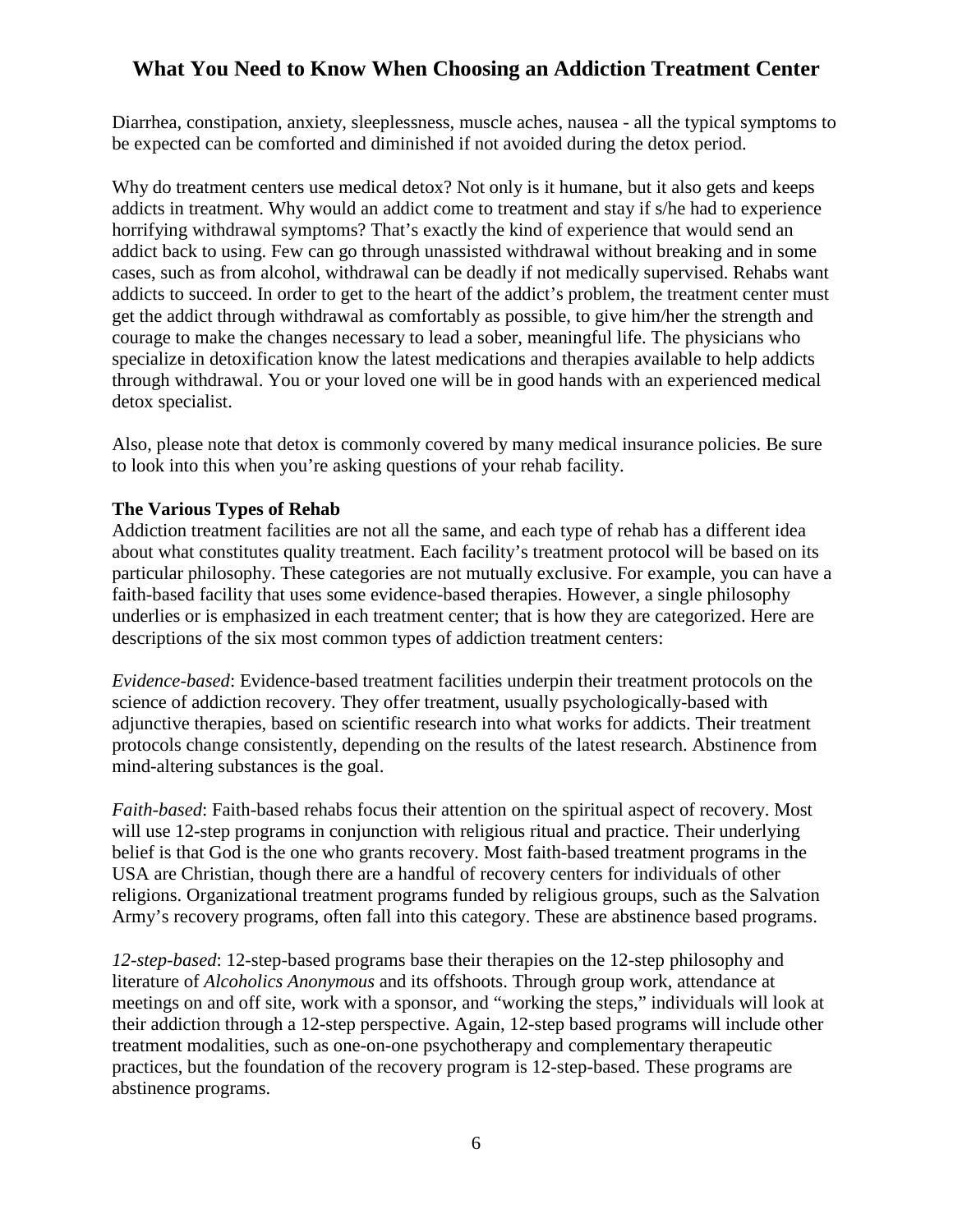*Medicine-based*: These treatment centers view addiction as a disease that needs to be medically managed, similarly to diabetes. The long-term use of medication such as methadone or Suboxone is prescribed to manage addiction. Many classify these types of programs as harm-reduction programs, because they are transferring the addict's drug dependence from one drug to another. Medicines like methadone or Suboxone replace heroin or other opioids.

There are some medicines that deter drug use. For example, Antabuse is a drug that makes alcoholics ill if they drink. These kinds of medicine-based treatments are used to help prevent relapse. These are harm-reduction or addiction management programs; they do not require drug abstinence.

*Other (non-12-step-based)*: There are some treatment centers that do not fit into any of the previous categories. These treatment programs offer "cures" without using evidence-based treatment protocols. They are generally anti-12-step and non-religious. These centers suggest that they have worked out their own way of treating addiction unlike anywhere else. The problem is that they may not have the proof of success to back up their claims. These may or may not be abstinence based.

*Harm-reduction based*: These treatment centers believe that addicts may not be capable of complete abstinence or may not want to stop using entirely. They work from the philosophy that an addict may be able to lessen the amount of a substance s/he takes. From this point of view, it's okay to have a glass of wine with dinner and they work to teach you or the one you love how to do just that – keep a lid on the addiction, but allow some substance use. These types of programs, for example, will suggest that smoking marijuana now and again is fine so long as it isn't leading to other problems.

Some harm reduction programs are found outside treatment centers. An example would be needle exchange programs. The idea in this scenario is understanding that not all addicts want or are ready for help, so to try to stop the spread of life-threatening diseases such as HIV and hepatitis, communities will provide free, clean needles to IV drug users. The risk of disease transmission is reduced, even though the addict continues using.

#### **Does Evidence Support Rehab?**

The answer to this question is both yes and no and depends on the quality of the care and the length of stay in rehab. Poor quality care or insufficient time in treatment will result in failure. Willingness also plays a role. Is the addict willing to do what is asked of him/her? Getting sober means facing the pain that holds a person back from being his/her best self. Even reluctantly, the addict must be willing to address those issues in order for treatment to work.

What does the scientific evidence say about treatment? Several things:

1. The most effective type of treatment is evidence-based. Evidence-based treatment centers are the most likely to track and share their long-term success rates. This may be because they are consistently looking for best practices and cutting-edge therapies that will improve their treatment outcomes. Evidence-based treatment does not adhere to a specific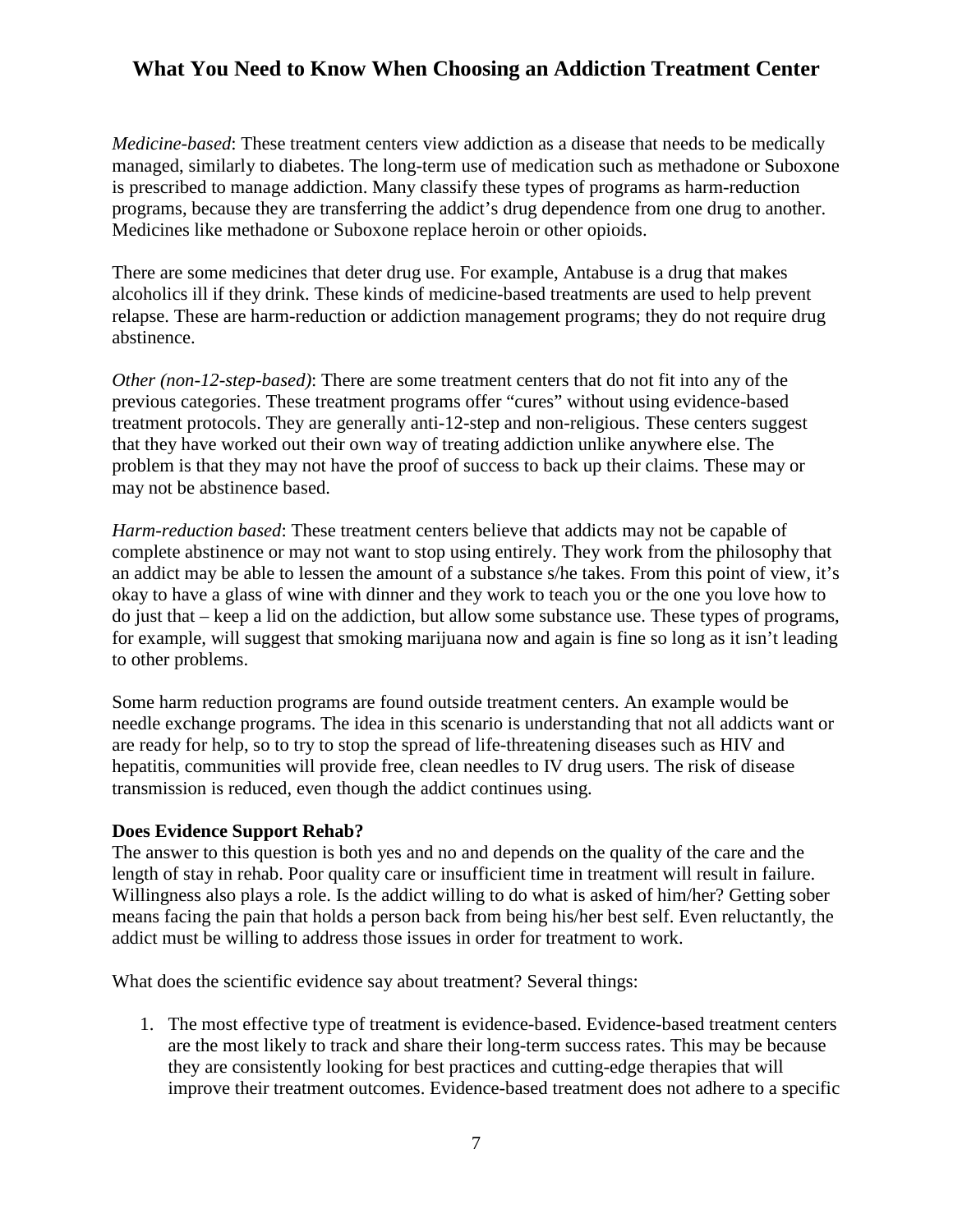philosophy about what works. Rather, its goal is to consistently improve outcomes. These improved outcomes will fill beds, so there is no fear of changing protocols. However, these treatment centers tend to be more expensive, because providing top-quality treatment providers for all the different treatment modalities and complementary therapies is a relatively expensive endeavor.

- 2. The evidence suggests that highly individualized programs are superior to managed-care therapies. Imagine if your loved one had cancer and was in a cancer treatment facility. What if all the people with cancer – with no concern at all for type, advanced stage, or anything else – were given the exact same treatment? You would remove your loved one immediately from this hospital and seek out a treatment facility that helped your loved one based on the exact nature of his/her problem! Expect no less from an addiction treatment center. Managed care keeps costs down and profits up, but does little to help the addict long-term.
- 3. The research is very clear that longer term care is superior to shorter term care. The idea that quality treatment can be completed in 28-30 days has no basis in science. In fact, the 28 day treatment model was developed because that is what insurance would pay for, not because it works. Most addicts, to get a firm foundation in recovery, require 90-120 days of residential treatment and a solid aftercare plan that continues post-treatment support for the first year of recovery. Addicts are broken when they enter treatment and fragile when they leave residential care. They need a supportive plan to keep them on the path of recovery.
- 4. After residential treatment, a quality aftercare plan is critical to long-term success. Who hasn't heard about a person who went to rehab and then immediately returned to using? Others relapse a little later on, after slowly slipping back into their old lifestyle. An aftercare plan, which most treatment centers provide in one form or another, suggests exactly what an addict needs to do outside the treatment center to continue his/her lifestyle of recovery. Some treatment plans are simple or generic, suggesting attendance at 12-step meetings and perhaps some psychotherapy. Others are detailed and individualized, expecting that the individual will continue with most of the activities begun in the treatment center, including intensive individual psychotherapy, group therapy, acupuncture, exercise, proper nutrition, attendance at 12-step meetings and other activities. For many people, moving to a sober living situation is also suggested. It isn't the number of activities that is important in the aftercare plan, but the creation of a quality plan that outlines activities that are designed to give the addict enough support and guidance to maintain recovery outside the safety of the treatment center.
- 5. More than anything else, support is key to an addict's success outside a residential treatment setting. For some individuals, this support comes from family and friends. For others, they will find the support they need in 12-step meetings. Still others will find a team of professionals – psychotherapists, physicians, clergy, etc. – to guide them. Most will depend on a combination of these people. In all cases, addicts require people they can turn to in times of trouble. All addicts will experience troubling moments after treatment. That's the nature of life. There will be times when situations arise that the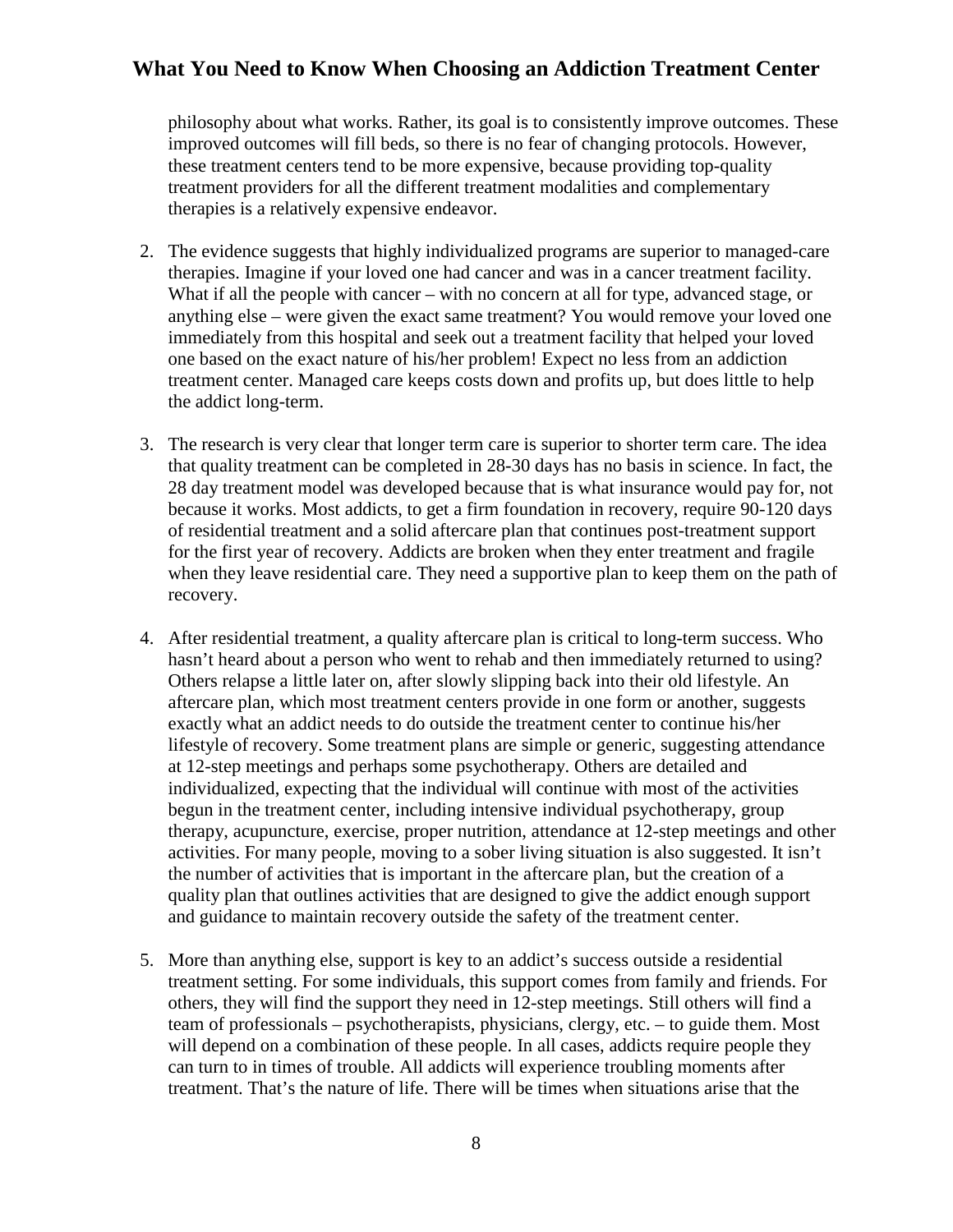addict does not know how to handle. A healthy support network can cocoon the addict and help keep him/her from harm, many times simply by being available to talk. When cravings or fears are put out in the open and discussed, they are much harder to act upon than when they are kept secret.

#### **Are All Rehabs the Same?**

As you've noted by this point, all rehabs are not created equally. They have different guiding philosophies and different treatment protocols. They also vary with regard to expected length of stay and price. Further, some treatment centers will treat addicts punitively, by taking their phones and forcing them to do chores while others will focus entirely on recovery, not on domestic competence.

In addition to these differences, you will find marked differences between treatment centers both in the quality and competency of the staff and the relative comfort of the surroundings. Some treatment centers keep costs down by employing staff who have lower levels of skill than others. Find out if the rehab you're interested in uses "techs" or fully licensed psychologists to run groups, for example. Techs are generally individuals who have recently gone through treatment themselves and who have no qualifications to run groups other than being alcoholics or addicts in recovery. Often, these individuals are early in recovery (less than five years sober). They run 12-step style meetings, meditations, and other peer-style support groups. Higher quality centers will employ licensed psychotherapists to facilitate group therapy in very small groups, so that all individuals get a true chance to share. This is only one example of the difference between staff members at treatment facilities.

The type of accommodations varies from facility to facility as well. Will you or your loved one stay in a dorm style room with three or more beds in it, or a private room? Will bathrooms be shared? How are rooms cleaned? Do you have any control over whom you room with? The amount of privacy an individual has during treatment can make a big difference to those who need time alone. Others enjoy having company. Some rehabs provide hotel-style rooms or bungalow cabins and others a line of cots. Food may be gourmet or cafeteria style. The setting may be urban or rural, with access to gardens, hiking trails, beaches, forests – or none of the above. Type and quality of living conditions is perhaps not the most important feature of choosing a rehab, but it can be the difference that makes a difference. If you have specific needs, make sure that the facility can meet them.

#### **Rehab vs AA or Other 12-Step Programs**

Rehab is great. 12-step programs are great. But they are not the same thing and they are not interchangeable.

Rehab is designed to help addicts detox from the substances they are abusing and give a foundation for recovery *in a protected environment*. This setting provides a high level of care and most major influences of the "outside" world are kept out of the treatment setting. The safe environment allows the addict to become vulnerable and really focus on the work of overcoming the pain of his/her past. A lot of addicts can't do that kind of deep work outside the safety of a treatment center. They need more time and space than even intensive outpatient psychotherapy can give. They don't have the skill to open up and put everything back in place in an hour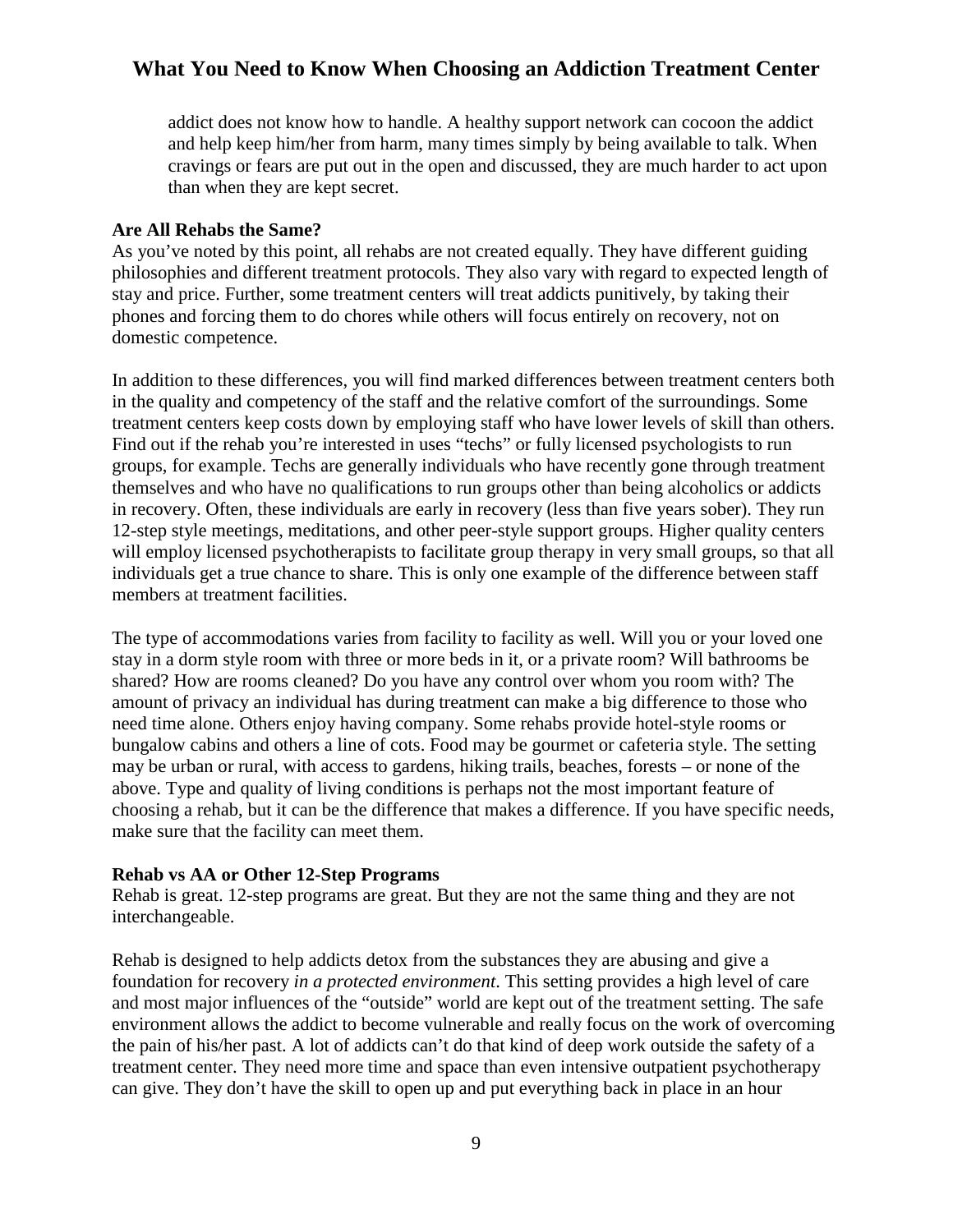session so that they can function in the world. Residential treatment provides the opportunity to go into the deepest places of the addict's emotional and spiritual life with the safety to make changes. It can give a foundation for recovery in the first few months that nothing else can provide.

12-step meetings are a type of self-help or peer support group. The rooms of 12-step programs are full of people who have recovered from addiction and seek to keep themselves sober and help others do the same. In 12-step meetings, an addict will find peers and guides who understand his/her struggle with addiction. They will make themselves available day or night to help when times are rough. They will listen to problems and good sponsors or others will help find solutions. They will help members find a spiritual path and volunteer activities with other addicts that add meaning to the addict's life. In short, they "get" what you or your loved one is going through. They will not judge, but also won't put up with a lot of acting out. 12-step programs can provide a lifetime of support.

There need not be an either/or relationship between treatment and 12-step programs.

What are the shortcomings of each activity? Rehab is short term  $-$  a few months at most. It is for people in the first hundred or so days of recovery (or for addicts in recovery who have taken pain medication for a medical condition and may need a short stay in a treatment center to prevent a relapse into full-blown addiction). Though it provides tools for living, the main goal of treatment is to provide the skills necessary to live fully and freely outside the facility and to handle the difficulties of life with grace and dignity. Recovery is a life of freedom, not institutionalization! 12-step programs provide outstanding support, but they have a very low recovery rate for those who use them without any other adjunctive therapies – about  $8 - 13$  percent at one year. Nine out of ten people who use 12-step programs as their only form of treatment will not remain sober for a year. 12-step groups cannot buffer "newcomers" from the challenges of life or the temptations of the world in which the addict lives. They provide relative safety only for the duration of the meeting. Many addicts need more support and a greater variety of therapies than 12-step programs alone can provide.

#### **Outpatient Treatment – Why It Fails to Work**

Outpatient treatment programs attempt to provide the therapies of a residential treatment program without the insulation and safety of being secluded in a treatment setting. In an outpatient treatment program, you or the one you love might spend the day engaged in exactly the same type of activities you might in a residential setting: one-on-one psychotherapy, group therapy, 12-step meetings, yoga, mindfulness meditation, etc. But then the individual is sent home, after being vulnerable and open all day, intensely looking at the raw and wounded places in his/her psyche that caused his/her addiction, and is expected to live in the environment in which he or she used drugs without succumbing to ingrained patterns of using again. Does that make any sense at all?

If an individual can get sober without the safety of a residential treatment program, s/he will likely be among the 10 percent or so of people who can find recovery with 12-step meetings alone. These people will find that their lives and the quality of their recovery will improve if they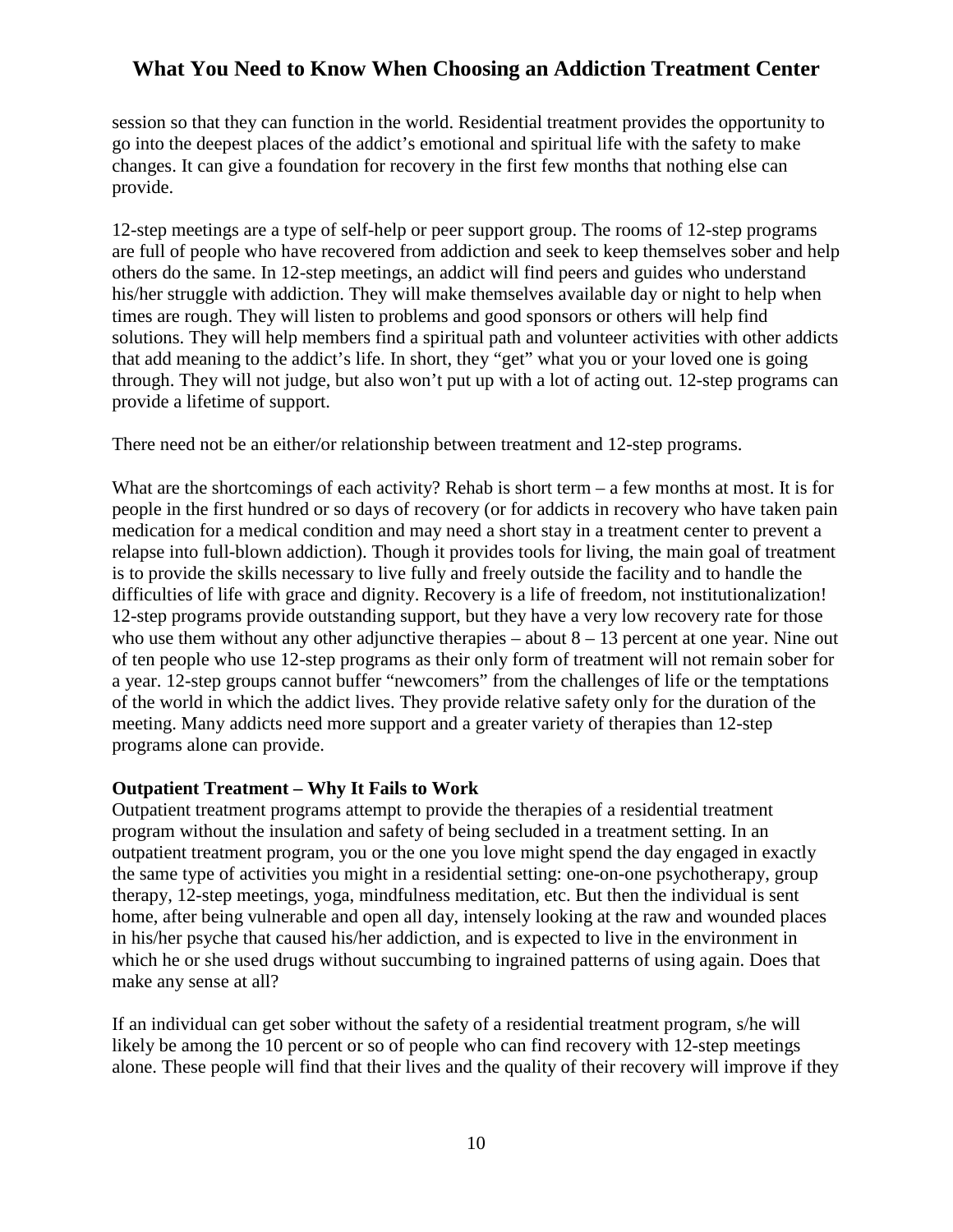also see a psychotherapist and engage in activities that promote a healthy lifestyle, such as exercise and healthy eating. For all others, residential treatment is optimal.

Outpatient treatment would be appropriate as a stepped-down level of care *after* residential treatment has been completed. For some, 90 days of inpatient treatment may be enough to give them the tools to live outside the safety of a residential facility, but not enough to return to their homes. A good combination of care for those who have struggled to recover many times and have a history of relapse is residential care followed by outpatient care and residence in a sober living facility. They can then transition out of outpatient services and get a job while continuing to reside in sober living. Only after that will the addict have the skills and experience to transition back home.

The demand of insurance providers that the addict "fail out" of outpatient treatment before being given residential treatment is inhumane and kills people. It is not the level of care most addicts need to recover. Again, the addict who will thrive in outpatient treatment is a member of the 10 percent who will do well with 12-step programs. Most addicts need more care in the initial days of recovery than outpatient treatment provides.

#### **Determining Your Length of Stay**

It has already been established that 30 day programs are most often insufficient in duration to help the addict address the underlying causes of his/her addiction and to provide the skills and confidence necessary for the addict to remain clean in his/her community. On average, most people need 90-120 days in treatment to be able to safely step down to a less restrictive level of care. How will you know when you have been in treatment long enough to make a change? The truth is, you won't. No matter how comfortable and luxurious the treatment setting, and there are some that are pretty fantastic, few people want to stay in rehab any appreciable length of time. Most addicts want to leave early and many do.

To know when you are ready to leave treatment, you will have to rely on your treatment team; primarily the opinion of your case manager or primary therapist, depending on the facility. They will have a comprehensive and unbiased view of your recovery and will know when you are ready to be discharged.

Some addicts challenge that the rehab wants people to "extend" (stay longer) simply to make money. This is patently false. Quality treatment facilities very often have wait-lists. There is frequently someone waiting for a bed to be vacated. Furthermore, licensed treatment staff members are trained to evaluate readiness to move to a different level of care. The only reason staff members suggest an individual stay in treatment is because they are unconvinced that the individual has the skills to be successful outside the treatment center.

Keep in mind too that rehabs will discharge individuals who refuse to do the work of recovery. They want people in the beds who not only need treatment, but want treatment. That is what creates the optimal environment for all the people in the recovery center.

Special circumstances may warrant a longer or shorter term stay in residential treatment, but expect going in that you will be asked to stay in the range of three to four months.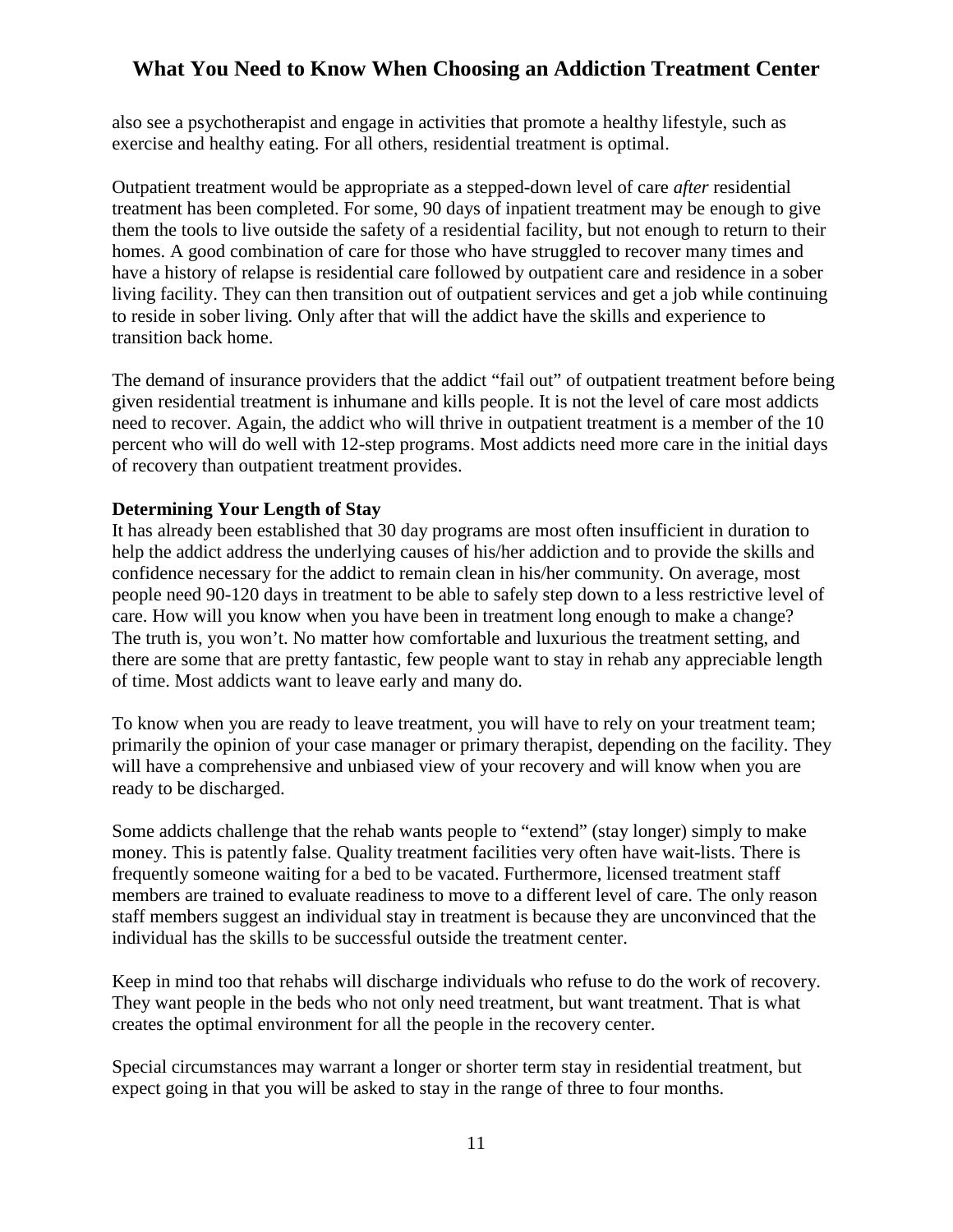#### **How to Get the Most Out of Your Inpatient Stay**

- 1. *Do what is suggested of you*. You might never have touched a horse, but if equine therapy is suggested for you, try it. If you are asked to keep a journal, do it. If you're asked to draw a picture of your feelings, what do you have to lose? Remember, you signed up for this! While some of the things you're asked to do might seem silly, they are designed to work together to help you develop the resilience to live addiction free. Try everything. It just might work.
- 2. *No matter how you feel, stay in treatment*. If there is one thing addicts hate, it is feelings. Emotions are not something addicts are equipped to deal with. In speaking with your therapist and uncovering the reasons you needed addiction to cope with your feelings, you will walk through uncomfortable places. Don't give up. This is part of the process and it will pass.

Sometimes too, good feelings will come up. After detox and a short period in treatment, addicts often feel so much better physically that they think they are "cured" and ready to go home. Just like the negative feelings, the "pink cloud" of health is an experience that is short-lived too. Don't think that just because you've felt good two days in a row that you are prepared for all that life will throw at you outside the treatment setting. Listen to the facility staff. If they say to stay, even though you feel great, believe them that you're not ready to go, especially if you've only been in treatment a few weeks.

- 3. *Use the safety of the treatment center to your advantage*. At the treatment center, there are no parents, bosses, spouses, children, or others placing demands on you. You will be provided with all your basic needs and a supportive community. You will not walk through your old playgrounds where you know every dealer or bar on the street. You will be surrounded by people who genuinely care about you and your recovery. Don't squander this gift. Use this time selfishly – to focus on you and what you need to overcome your addiction. The safety of residential treatment will undoubtedly be one of the greatest gifts you receive from treatment.
- 4. *Expect feelings to arise*. Addicts use substances and behaviors to push away feelings. Without those substances and behaviors, feelings are going to come up. They will at times seem overwhelming. You will be uncomfortable and you will not like the experience. But with each experience, you will become stronger and more capable of understanding and moving through your emotions. In a short time, you will begin to experience pleasurable emotions – joy, self-respect, and a sense of well-being. This too is part of the process.
- 5. *Don't judge your process*. Someone else in rehab with you is going to be richer, smarter, prettier, or get better faster than you are. Alternatively, there are going to be people who are worse off than you and you might be tempted to feel superior. Let the judgment go. You are who you are. They are who they are. You're on different paths. The truth is you are neither the highest nor the lowest form of life on the planet; you're just a person doing the best you can under very trying circumstances. If you have to cry, cry. If you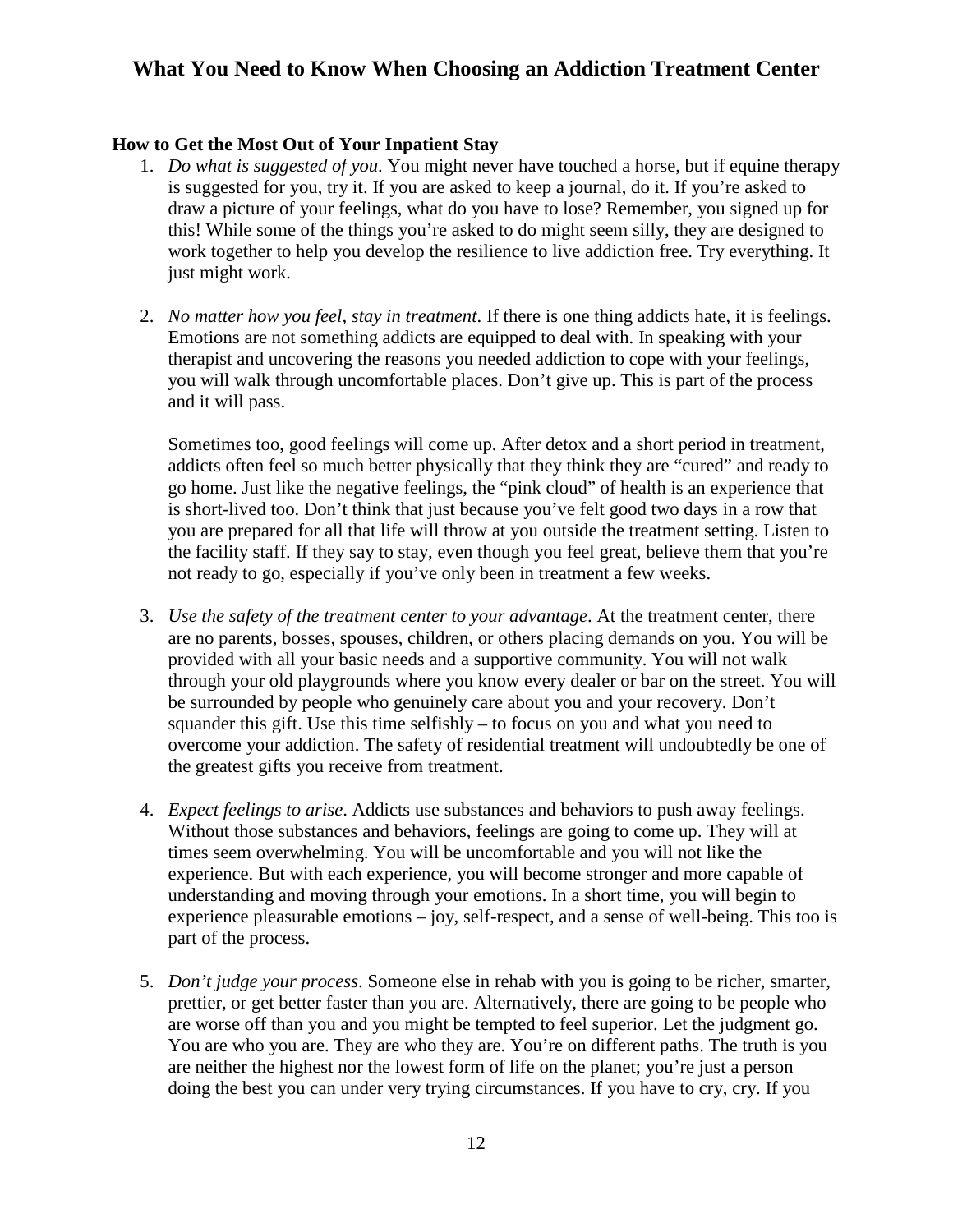want to scream, do it. If you find yourself feeling inferior or superior, tell your therapist about it. Then move on. Judgment only gets in the way of the work and of your recovery.

#### **The Reality of Life after Rehab**

Perhaps the greatest disservice done to addicts and their families is that society has the expectation that the addict will go to treatment and somehow emerge "healed" after 30 days. *That is not at all how treatment works*. Families also very often have the notion that the addict is the "broken" one and if s/he stops using, all will be well. This also is false. All members of the family system must change the way they interact with one another or the addict will return to using. If the family dynamic supported addiction, it must change so that addiction is no longer a viable way of diverting attention away from the family's problems.

The truth is that in addition to the addict needing serious help, the entire family system is damaged. The addict goes to treatment to learn ways to bring him/herself into recovery, to build a new life in which s/he has the skills to cope and thrive. Meanwhile, the rest of the family must seek its own treatment and change in ways that provide room for the addict to return to different circumstances. This changed dynamic is critical to the addict's recovery.

Expect the addict to remain emotionally fragile for the first year of recovery. There will be many firsts to be experienced. The addict will have to learn how to interact, work, be intimate, make future plans – all without relying on substances or behaviors to shield him/her from feelings and insulate him/her from the outside world. There also will likely be tremendous stressors in the addict's life – from legal or financial problems to mending broken relationships. Dealing with these issues is not easy; far from it. Give your loved one the room to stop, breathe and focus before and during the process of dealing with these issues. The addict must know when to take a break and choose to get support when needed.

Treatment does not "fix" the addict. Recovery is a process that takes time. Rehab only sets the foundation for recovery. There is much more to be done after leaving the treatment center. Be kind to yourself and the ones you love. One day, the trials before you now will all be a memory.

#### **Staying Sober and Preventing Relapse**

Going to rehab is by no means a guarantee that you or the one you love will stay sober. Treatment is just the beginning of the process. Yet relapse is neither imminent nor necessary. You can do things to stay sober and prevent relapse. Most importantly, keep in mind that it is easier to prevent a relapse than to come back from one. Use every tool available to you to remain sober in difficult moments.

- 1. *Take the option to relapse off the table*. There is a saying in 12-step programs "We don't drink or use no matter what." Relapse does not need to be an option for you. If you find yourself wanting to use, seek immediate help. Don't let embarrassment get the better of you. People who relapse are more prone to relapse in the future. Don't become a statistic. Use the tools you have to stay sober. The obsession will lift.
- 2. *Develop a support network*. It may be members of your 12-step group, your family, friends, or professionals such as your therapist or psychiatrist. It may be an anonymous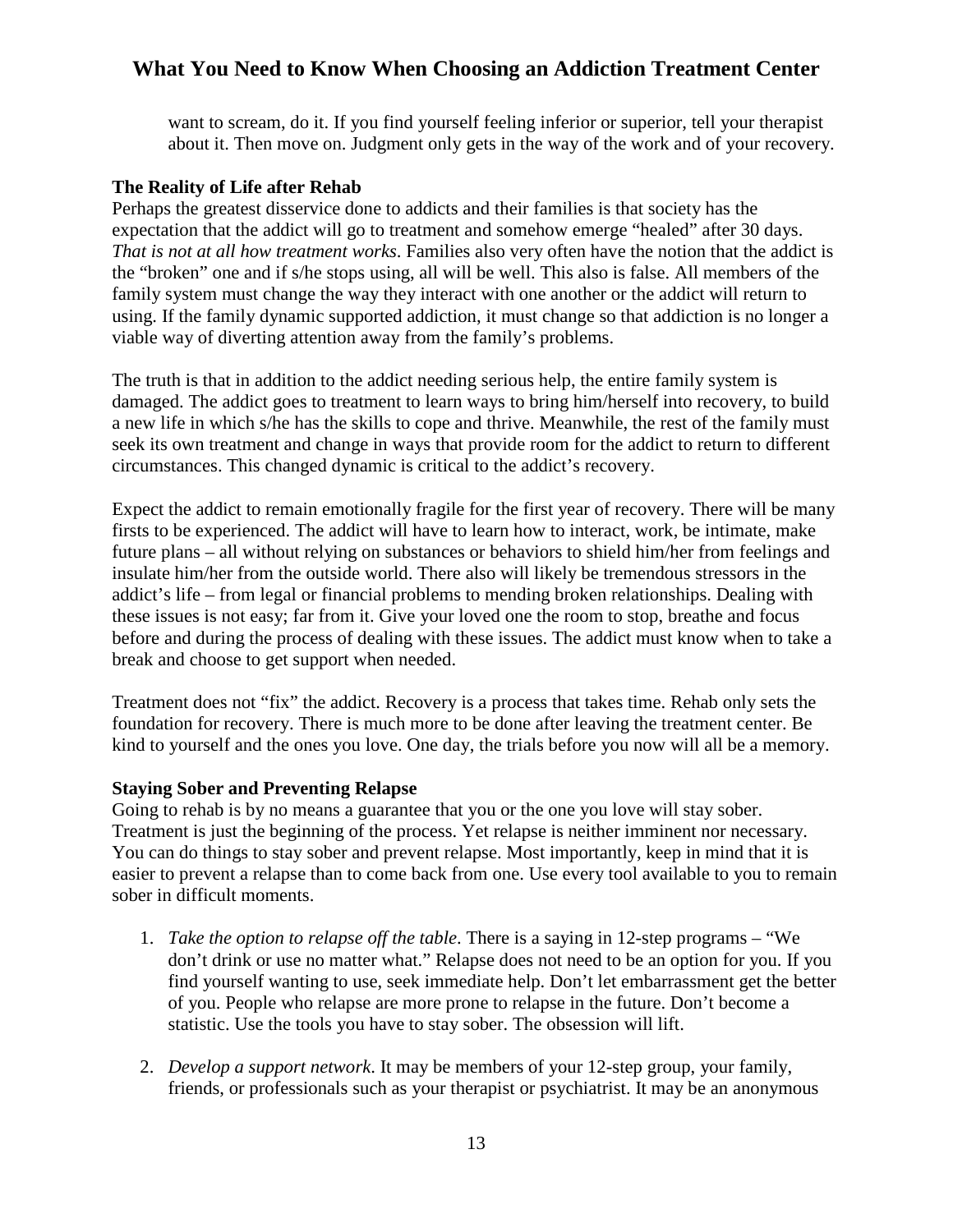help-line or a member of the clergy. Have a list of people you can call and talk to at any hour of the day or night. Yes, you might feel the obsession to drink or use at a less-thanperfect hour. That doesn't matter. There are people who will be there for you even when it isn't convenient. Ask for help.

- 3. *This too shall pass*. Most relapses happen quickly. The urge to use comes up and the addict puts up little resistance. However, these periods of intense feeling usually do not last long. While you are seeking help, recognize that your feelings are going to change quickly and you will soon feel better.
- 4. *Help someone else*. 12-step programs understand this concept very well. If you are helping someone else, you're not thinking about yourself and your problems. Call a sick friend and ask how they are doing. Go to a 12-step meeting and talk to a newcomer; ask about their day. Volunteer to do work that involves your hands – like building a home with Habitat for Humanity or grooming/walking dogs at the animal shelter. Not only will you build self-esteem by doing esteem-able acts, but you won't have time to think about yourself or wallow in self-pity.
- 5. *Pray and/or meditate*. There is a lot of power in prayer and meditation. That's why so many treatment protocols suggest it. Life is tough and we are not usually in control. People get ill. Accidents happen. Circumstances change. There's nothing anyone can do about any of it but learn to face these challenges with humility and compassion. In such circumstances, prayer or meditation can offer solace, a sense of well-being, right-sized responses to the situation, and sometimes even a feeling of direction and purpose.

#### **Family Involvement in Rehab**

Though some addicts have burned all their bridges and enter rehab with no family relationships, most addicts are members of robust – and often troubled – families.

Families are systems. Members interact in a fluid dance which can be beneficial or detrimental to the system. The addict's role is supported by the family system. In general, the addict's acting out is the system's way of saying, "Hey, there's something really wrong here! We need help!"

If the addict goes to rehab and returns to the same family system, s/he will relapse. It is almost inevitable. Why? Because the unchanged family system supports and expects addiction. It doesn't work without the addict using. So the addict will use, because that is his/her role in the system. That's how families work.

For the addict to recover and the family as a whole to become a more productive and happier system, every member of the family must look at his/her role in the family. Through individual or group therapy and/or attendance at 12-step programs such as Al-Anon, every member of the family can develop skills for living that are healthier, more productive and serve to create positive interactions more frequently than in the past. In particular, family members will need to learn to set healthy boundaries, argue in respectful ways, and maintain realistic expectations of one another. This process allows the entire family, not just the addict, to grow, which benefits everyone in the family unit.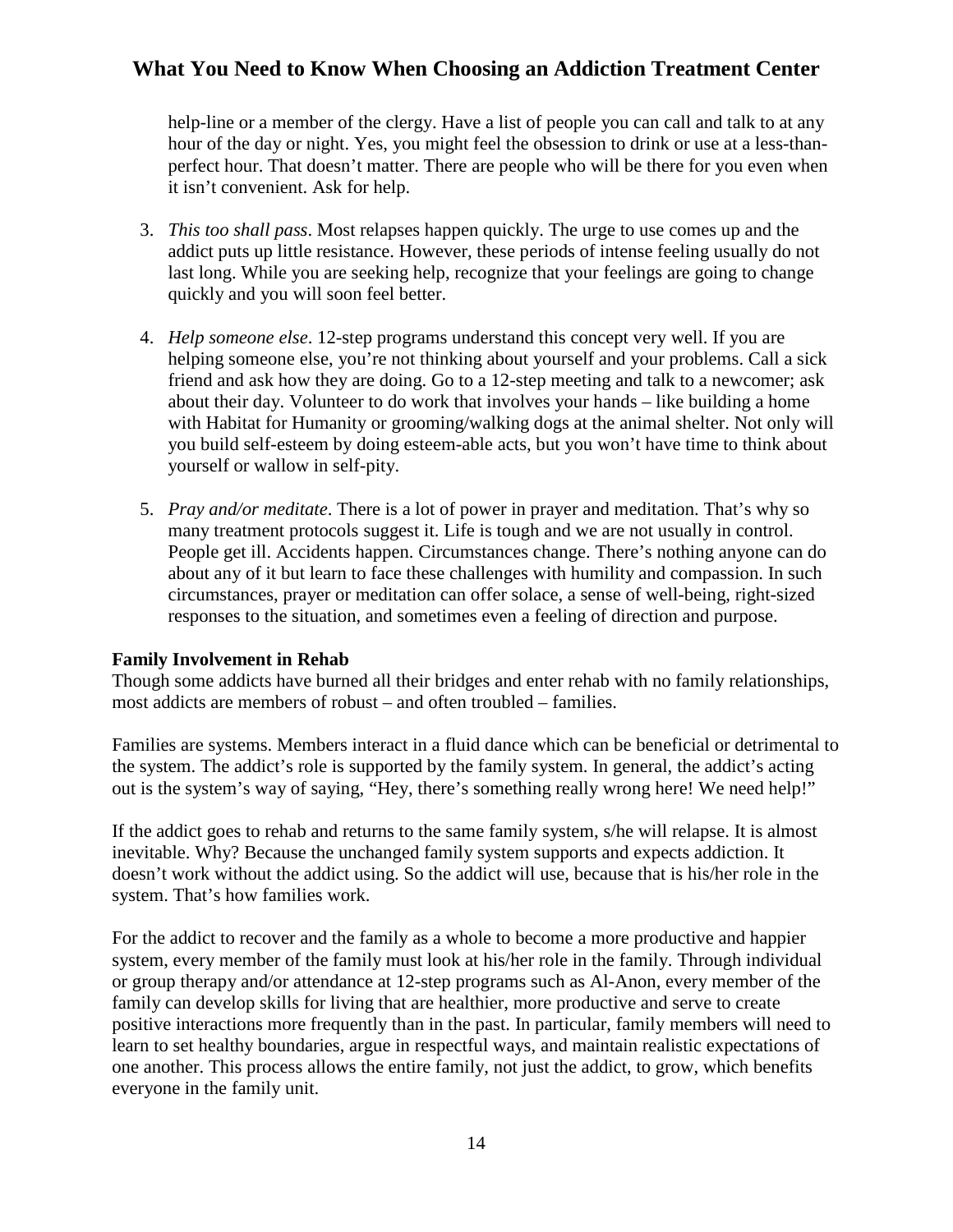How the family is involved in rehab will vary from treatment center to treatment center. Recognize, however, that the bulk of the work for the family is not done in the addict's residential treatment setting, but can be begun while the addict is in rehab.

#### **Considering Rehab? Here are 10 Questions to Ask before Choosing a Facility**

- 1. *What is your treatment philosophy*? You want to know if the facility uses a treatment plan that agrees with your sensibilities. If you're an atheist, a Christian faith-based center would not be the right fit for you.
- 2. *What is your success rate*? Treatment centers that don't track or disclose their success rates have no idea if what they do works. Choose a treatment center that cares enough about its alumni to know what happens to them at least one year post treatment.
- 3. *What is my expected length of stay*? Quality treatment centers will tell you up front what their average stay is. Being asked to "extend" beyond 30 days should not come as a surprise.
- 4. *What is the cost per day or month for treatment*? While there are some charges that are additional, such as medications for medical detox, most of the fees for treatment are included in a monthly price.
- 5. *Do you take insurance*? The Affordable Care Act has decimated coverage for addiction treatment. Much of the "treatment" that is covered is low quality and short duration. Ask the treatment facility to work with your insurer to find out whether or not you are covered and to what degree. Find out if they have payment plans; some do.
- 6. *What role will my family play in treatment*? Choose a facility that includes your family at a level that you are comfortable with and one that makes recommendations for family members to do work on their own while you are in treatment.
- 7. *What level of licensure, if any, do group leaders have*? While it is fine for 12-step type groups to be led by techs, you want a treatment facility that provides significant access to fully licensed therapists so that you can work with skilled professionals on uncovering the root cause(s) of your addiction.
- 8. *What does a typical schedule look like*? The purpose of this question is to find out whether or not your treatment will be individualized. The more individualized the treatment plan – choosing therapies and treatment modalities to fit your specific needs – the more likely you are to build the foundation you need for recovery.
- 9. *Is your facility licensed for dual*-*diagnosis patients*? Approximately half of all addicts enter treatment with addiction and another co-occurring psychological or psychiatric disorder. This is called "dual-diagnosis." Very often, the co-occurring disorder is anxiety or depression. If you believe you may have a co-occurring disorder, be sure that the treatment facility is prepared to treat both issues.